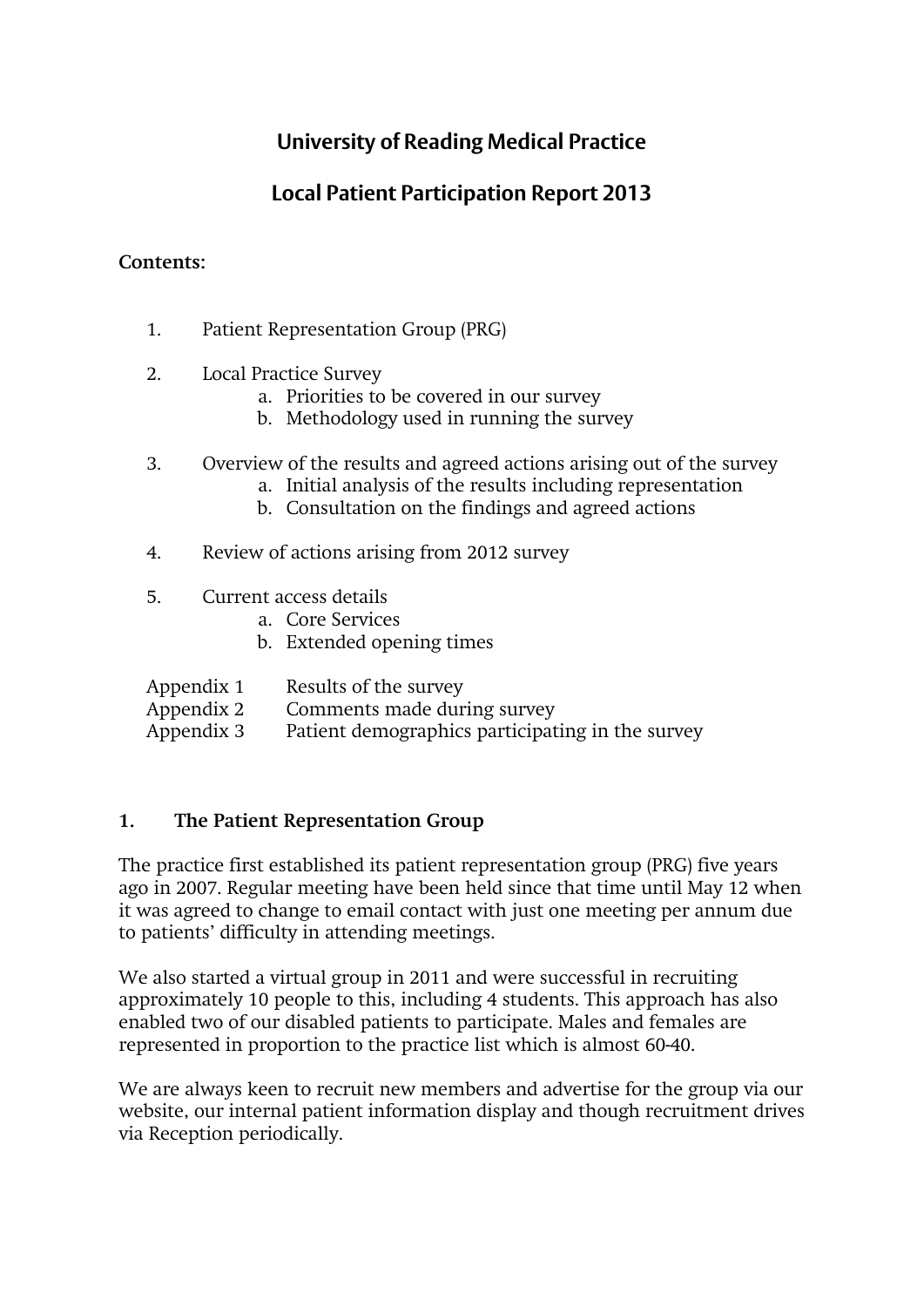As we have not always found it easy to encourage active participation with students in the patient forum (particularly given their high turn around) we have also established links via such forums as the Steering Group (a University body with an overview of the medical services), the Student Welfare Group and the Students Union to ensure that we receive their feedback.

The patient groups have been consulted throughout the patient survey program via emails and on line access.

#### **2. Our Local Practice Survey**

#### a. Priorities to be covered in our survey

All of our RPG members were emailed with a brief description of the requirements of the patient survey and asked as to which topics they would like to see covered within the survey. They were particularly asked to raise any areas where they had any concerns about regarding any aspect of the service offered.

The group was also asked to reflect on the issues raised following last years survey as regards the survey structure itself which were as follows:

- Encourage better response by shortening the survey
- Remove questions which proved of little value
- Drill down on the questions where answers required more analysis eg access of appointments on the days of the week across various time slots. This would enable the practice to tailor the availability of appointments to demand.
- Introduce questions on facilities (including cleanliness), and range of services
- Query interest in possible future services (especially considering those applicable for male patients)

The response from the patient groups can be summarised as follows:

No particular aspects of concern were raised and this year the group did not feel it appropriate to separate out scores for the different staff disciplines and endorsed the practices team approach to service.

The group were again keen to keep the questionnaire very concise and therefore felt that it was not currently of benefit to ask re future services but to include a general comments box where patients could include such issues or concerns.

Once the final questionnaire had been constructed this was again passed by the patient group by email to ensure that all were content that the matters raised had been adequately covered.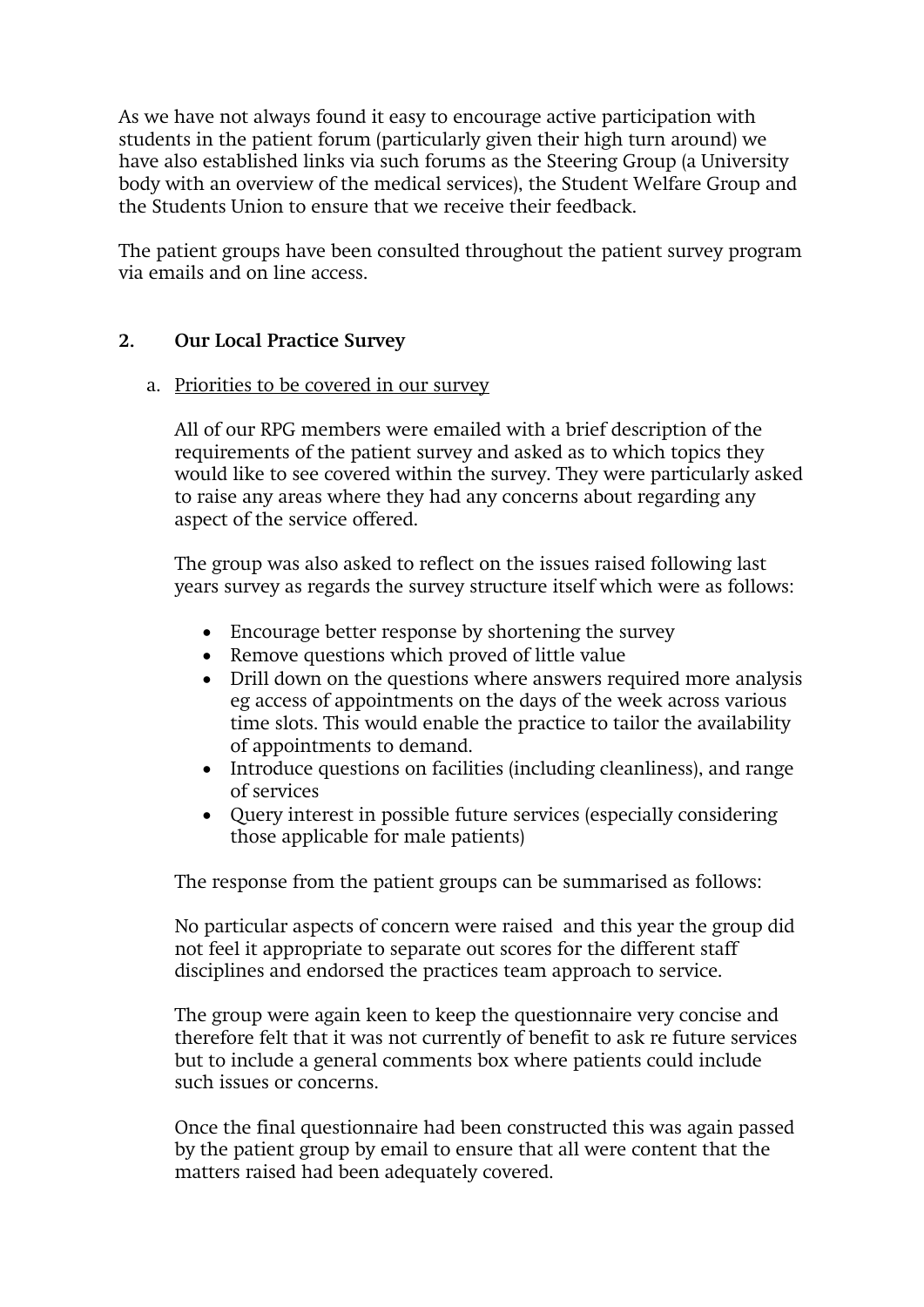#### b. Methodology used in running the survey

The survey was produced in paper copy and distributed within Reception to all patients attending the surgery. It was also made available online via the practice website.

The survey was run for a total of 6 weeks across November and December during which time 318 responses were received.

The use of the online service was disappointing in that far fewer patients participate in that way, as opposed to being asked to complete during their stay at the practice. However this meant that a member of staff had to input the survey responses to ensure that the feedback was included in the statistics.

The compiled results are shown in raw format in Appendix 1.

Patients were also invited to comment on the practice and a list of these are given in Appendix 2

#### **3. Overview of the results and agreed actions arising out of the survey**

#### a. Initial analysis of the results including representation

The practice circulated the full results to the patient groups together with the comments made by patients at the end, and asked for their observations and comments.

Several questions were raised as a result of this and the practice published a question and answer report to the patient group covering all issues. No further queries were raised. This report will be published on our website alongside this document.

#### b. Consultation on the findings and agreed actions

Overall the group thought that the results were excellent and a true reflection of the quality of service enjoyed by the patients.

There were no major areas of concern but in the list of comments drew attention to the attitude of the Reception team as there were 3 negative comments about the attitude of the team. It was however recognised that they have a difficult role to play in often having to be the ones to advise the patient that the Practice cannot meet their demands. Also it was recognised that the comments should be taken in context as out of a total of 39, 67% comprised of very positive statements of appreciation, 26% of requests for changes to service and just 8% regarding negative statements regarding Reception. In addition this reflected less than 1% of the total responses received.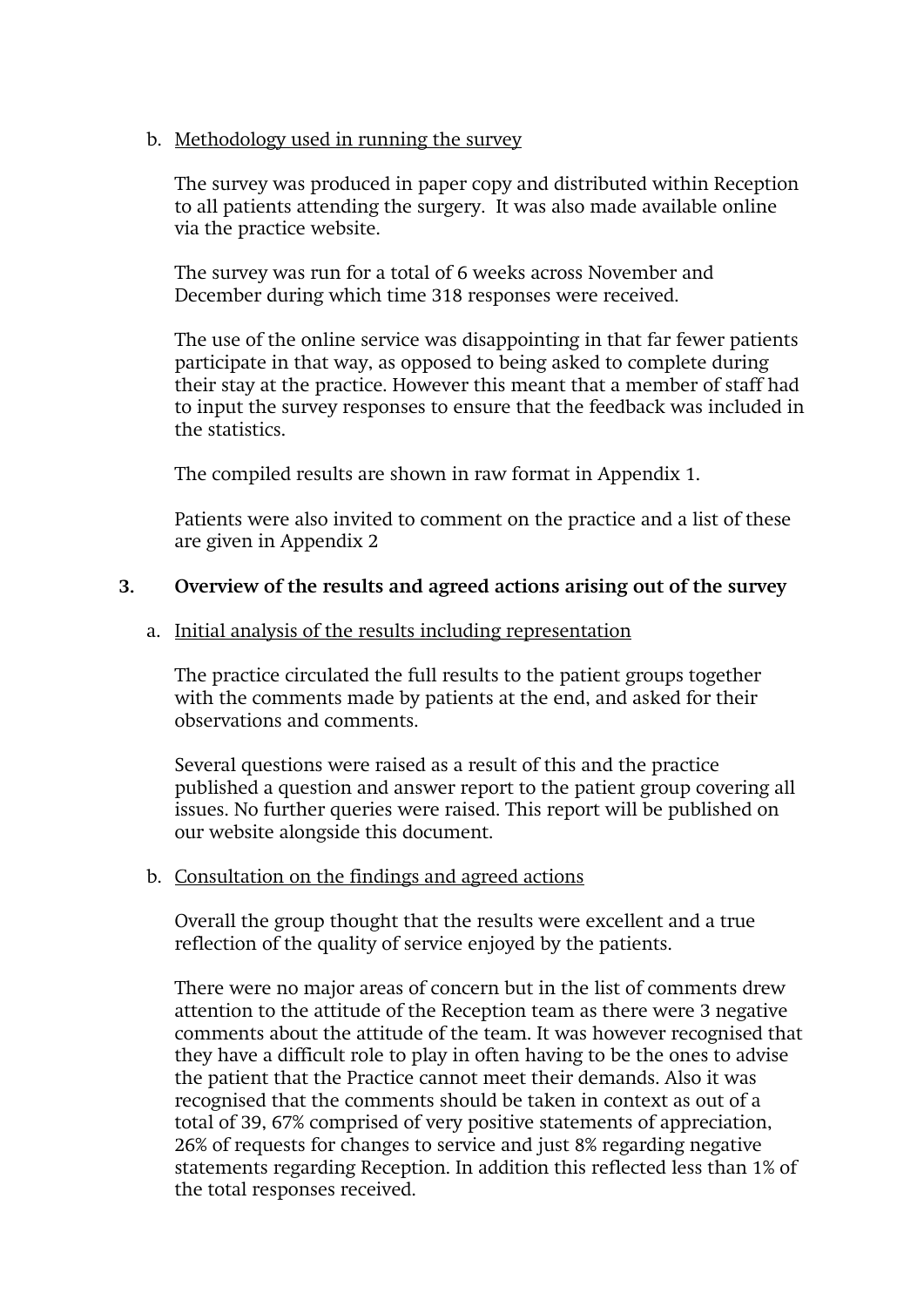Nether the less it was agreed that some additional training in how to deal with difficult patients, and indeed the stress of the role, would be beneficial to the team as a whole and the Practice agreed to take an action regarding this.

The Practice also noted the patients preferences for the provision of appointments and will take this into consideration when reviewing the doctors templates for 2013-14, in particular with regard to the Extended hours sessions.

The majority of the patients are very satisfied with the level of service that they receive however. Below the combined percentages for Strongly Agree and Agree for the following statements regarding clinical care. A further 5% replied that this statement did not apply, 7% that they neither agreed or disagreed, leaving 1-2% stating that they Disagreed with the statement.

| Do you feel listened to by our clinical staff                        | 87% |
|----------------------------------------------------------------------|-----|
| The clinical staff treat me with dignity and respect                 | 88% |
| I am confident in the treatment I receive from the clinical staff    | 85% |
| I am involved in decisions about my care                             | 83% |
| I receive an explanation of my problems and any treatment I may need | 85% |
|                                                                      |     |

As noted in the previous year the response rate was predominantly female with 67% female to just 32% male. This is in line with the known increased consultation rate of females to males.

#### **4. Review of actions arising from 2012 survey**

The following action points were raised following the survey carried out in 2012 and the subsequent action taken is detailed below:

a. Promotion of services

It would appear that some patients are not aware that:

- b. they can make appointment on line
- c. that we provide late night appointments on Thursday evening
- d. that we run a Saturday morning clinic
- e. that we provide appointments throughout the lunch hour.

*The practice updated the screen displays to advertise these services and they were described in one of our regular newsletters which is distributed in the waiting rooms. We have also refurbished our website to make the services clearer and worded the patient survey in such a way to make the information available via that as well.*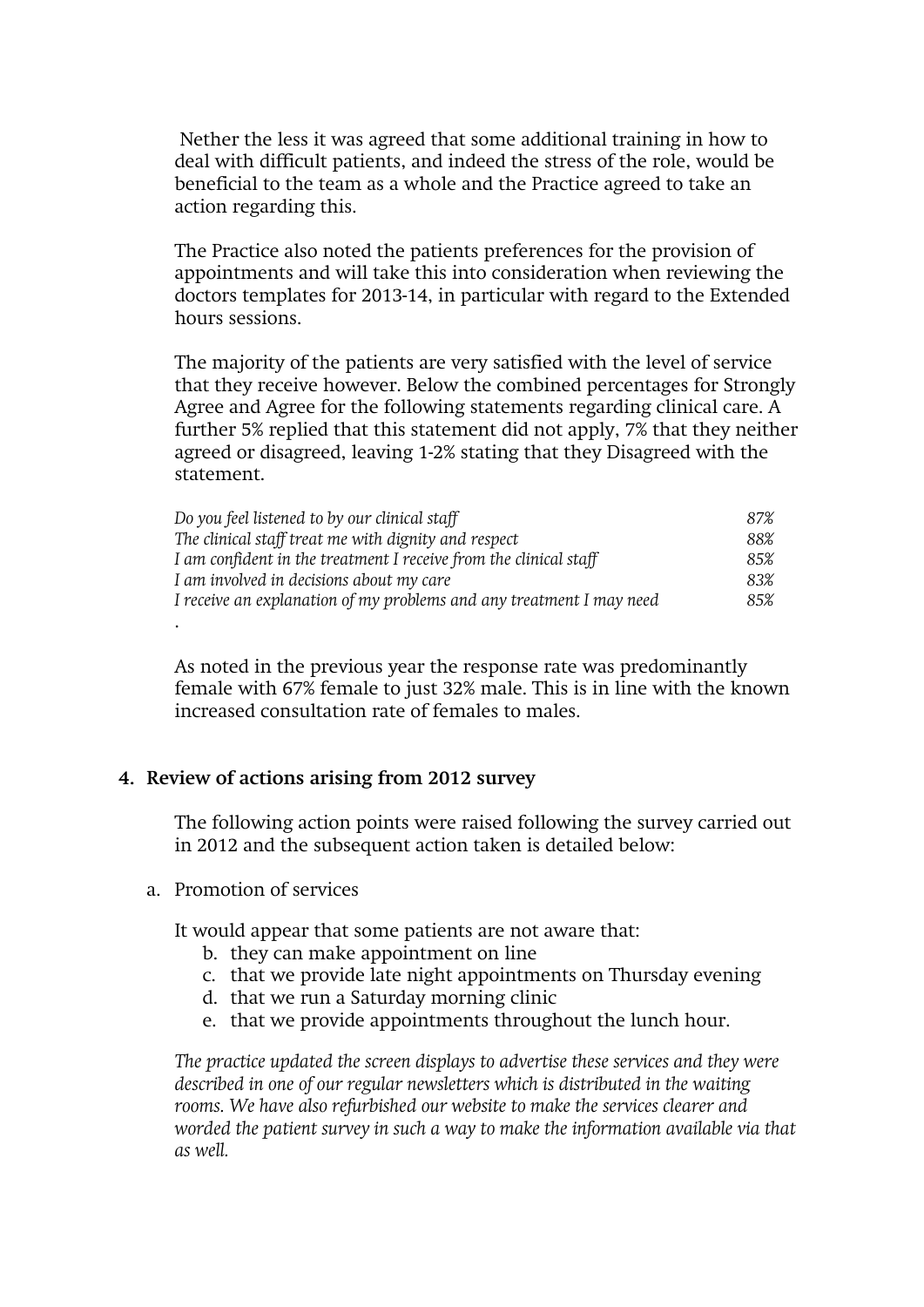*In addition when we registered the student intake in October 2012 all new patients were given information about the services available* 

*The latest figures show a slight increase of 2 points to 20% of appointments made via the on line booking service and both of the extended hour clinics are very well attended and generally booked to capacity.* 

b. Ability to book ahead

The Practice needs to have a better understanding of what patients mean by 'booking ahead' and hence this will be discussed with our patient group.

*Again the practice has advertised that appointments are available 6 weeks in advance as per the section above. Internally we have also run off reports from the appointments system to show the profile of lead time to appointments. The practice has amended the way in which it embargoes appointments for later release to reflect the patient usage highlighted in the reports, and will review this process from time to time to ensure the current usage reflects demand.*

## **5. Current access details**

- a. Core services are provided between the hours of 8am to 6.30 pm Monday to Friday excepting bank holidays. Appointments are available throughout each day lunch hours included. Patients can ring or attend the practice in person and there is also a 24hrx7 on line web service for booking appointments and requesting repeat prescriptions
- b. Extended opening times are currently provided from 6.30 8.00 pm on a Thursday evening and from 8am – 12 noon on Saturday mornings. These sessions are for pre-bookable appointments only together with limited Reception services eg collection of prescriptions. The doctors man these sessions on a rota basis so please contact Reception for details of specific availability. There is also a nurse lead clinic on Thursday evening as well.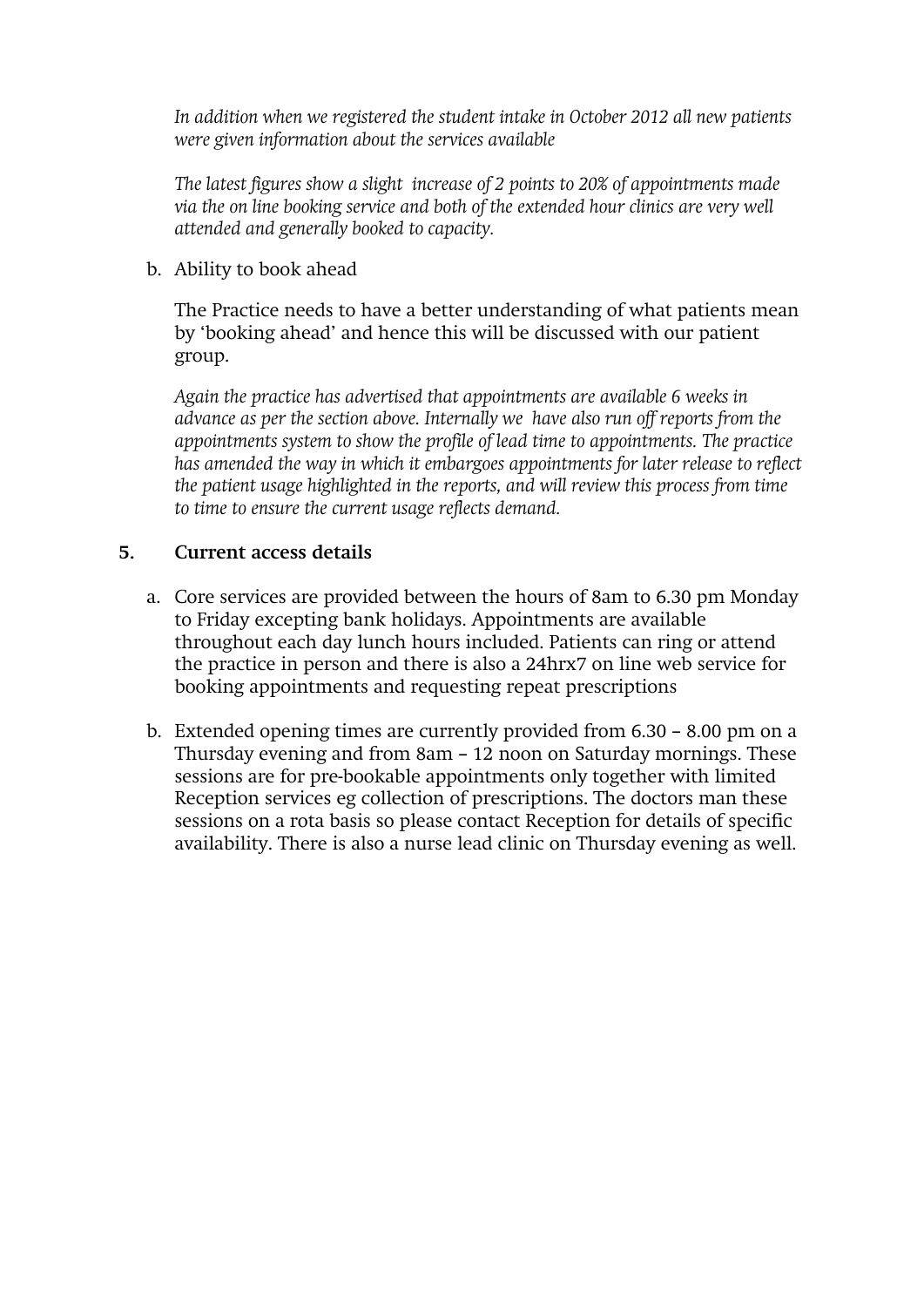# **Appendix 1 Survey results**

| 2012-13 patient survey results                                                                                                                                           | Total number of responses  | 318 |
|--------------------------------------------------------------------------------------------------------------------------------------------------------------------------|----------------------------|-----|
| OUR SURGERY - we want to make your visit to the Practice as pleasant as possible.                                                                                        |                            |     |
| a) Do you find the staff friendly and approachable?                                                                                                                      | <b>Strongly Agree</b>      | 49% |
|                                                                                                                                                                          | Agree                      | 41% |
|                                                                                                                                                                          | Neither agree nor disagree | 7%  |
|                                                                                                                                                                          | <b>Disagree</b>            | 1%  |
|                                                                                                                                                                          | Strongly disagree          | 0%  |
| b) Do you find the Practice is clean and tidy                                                                                                                            | <b>Strongly Agree</b>      | 54% |
|                                                                                                                                                                          | Agree                      | 44% |
|                                                                                                                                                                          | Neither agree nor disagree | 0%  |
|                                                                                                                                                                          | <b>Disagree</b>            | 0%  |
|                                                                                                                                                                          | Strongly disagree          | 0%  |
| OPENING TIMES The Practices current opening hours are Monday to Friday 8am to 6.30pm.                                                                                    |                            |     |
| Thursday evening until 8pm and Saturday morning 8am - 12pm                                                                                                               |                            |     |
| a) How do you rate the hours that we are open?                                                                                                                           | Excellent                  | 25% |
|                                                                                                                                                                          | Very Good                  | 45% |
|                                                                                                                                                                          | Good                       | 21% |
|                                                                                                                                                                          | Fair                       | 6%  |
|                                                                                                                                                                          | Poor                       | 1%  |
|                                                                                                                                                                          | Very poor                  | 0%  |
| b) What additional hours would you like the practice to be open?                                                                                                         |                            |     |
|                                                                                                                                                                          | Sundays                    | 5%  |
|                                                                                                                                                                          | None I am satisfied        | 43% |
|                                                                                                                                                                          | More weekday evenings      | 28% |
|                                                                                                                                                                          | Early mornings             | 3%  |
|                                                                                                                                                                          | Longer hours on Saturday   | 18% |
| BOOKING AN APPOINTMENT - if you need to be seen urgently we will try our best to give you an<br>appointment on the same day. This might not be with your regular doctor. |                            |     |
| a) in your experience to we meet this target?                                                                                                                            | <b>Strongly Agree</b>      | 31% |
|                                                                                                                                                                          | Agree                      | 39% |
|                                                                                                                                                                          | Neither agree nor disagree | 5%  |
|                                                                                                                                                                          | <b>Disagree</b>            | 0%  |
|                                                                                                                                                                          | Strongly disagree          | 3%  |
|                                                                                                                                                                          | Does not apply             | 19% |
| b) If you need a non-urgent appoint we will try our best to give you an appointment within 2 working<br>days. In your experience do we meet this target?                 |                            |     |
|                                                                                                                                                                          | <b>Strongly Agree</b>      | 33% |
|                                                                                                                                                                          | Agree                      | 45% |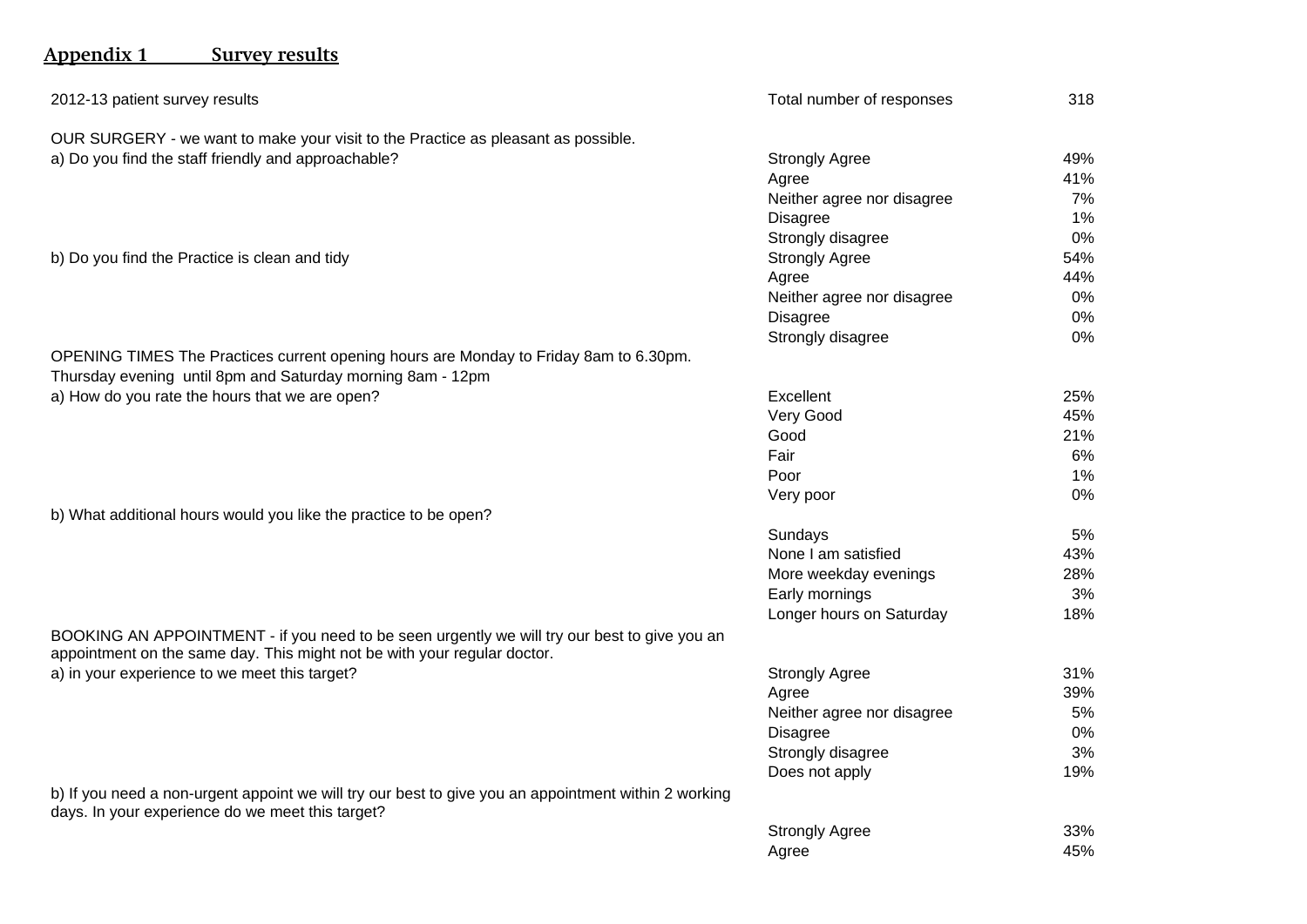|                                                                                                                                    | Neither agree nor disagree   | 7%  |
|------------------------------------------------------------------------------------------------------------------------------------|------------------------------|-----|
|                                                                                                                                    | <b>Disagree</b>              | 4%  |
|                                                                                                                                    | Strongly disagree            | 0%  |
|                                                                                                                                    | Does not apply               | 7%  |
| c) If you were not able to book an appointment within 2 working days, why was that?                                                |                              |     |
|                                                                                                                                    | Apt not with preferred GP    | 9%  |
|                                                                                                                                    | Times offered not convenient | 11% |
|                                                                                                                                    | No appointments available    | 13% |
|                                                                                                                                    | Does not apply               | 65% |
| d) You can book most of your appointments online 24 hours a day and up to 6 weeks in advance. Do<br>you find this service helpful? |                              |     |
|                                                                                                                                    | Yes                          | 56% |
|                                                                                                                                    | Prefer to book in person     | 27% |
|                                                                                                                                    | Not aware of service but am  |     |
|                                                                                                                                    | interested                   | 10% |
|                                                                                                                                    | No not interested            | 5%  |
| CLINICAL CARE - providing excellent clinical care is our priority                                                                  |                              |     |
| a) Do you feel listened to by our clinical staff                                                                                   | <b>Strongly Agree</b>        | 42% |
|                                                                                                                                    | Agree                        | 45% |
|                                                                                                                                    | Neither agree nor disagree   | 4%  |
|                                                                                                                                    | <b>Disagree</b>              | 0%  |
|                                                                                                                                    | Strongly disagree            | 0%  |
|                                                                                                                                    | Does not apply               | 5%  |
| b) The clinical staff treat me with dignity and respect                                                                            | <b>Strongly Agree</b>        | 52% |
|                                                                                                                                    | Agree                        | 36% |
|                                                                                                                                    | Neither agree nor disagree   | 5%  |
|                                                                                                                                    | <b>Disagree</b>              | 0%  |
|                                                                                                                                    | Strongly disagree            | 0%  |
|                                                                                                                                    | Does not apply               | 5%  |
| c) I am confident in the treatment I receive from the clinical staff                                                               | <b>Strongly Agree</b>        | 46% |
|                                                                                                                                    | Agree                        | 39% |
|                                                                                                                                    | Neither agree nor disagree   | 6%  |
|                                                                                                                                    | <b>Disagree</b>              | 2%  |
|                                                                                                                                    | Strongly disagree            | 0%  |
|                                                                                                                                    | Does not apply               | 6%  |
| e) I am involved in decisions about my care                                                                                        | <b>Strongly Agree</b>        | 38% |
|                                                                                                                                    | Agree                        | 45% |
|                                                                                                                                    | Neither agree nor disagree   | 7%  |
|                                                                                                                                    | <b>Disagree</b>              | 1%  |
|                                                                                                                                    | Strongly disagree            | 0%  |
|                                                                                                                                    | Does not apply               | 5%  |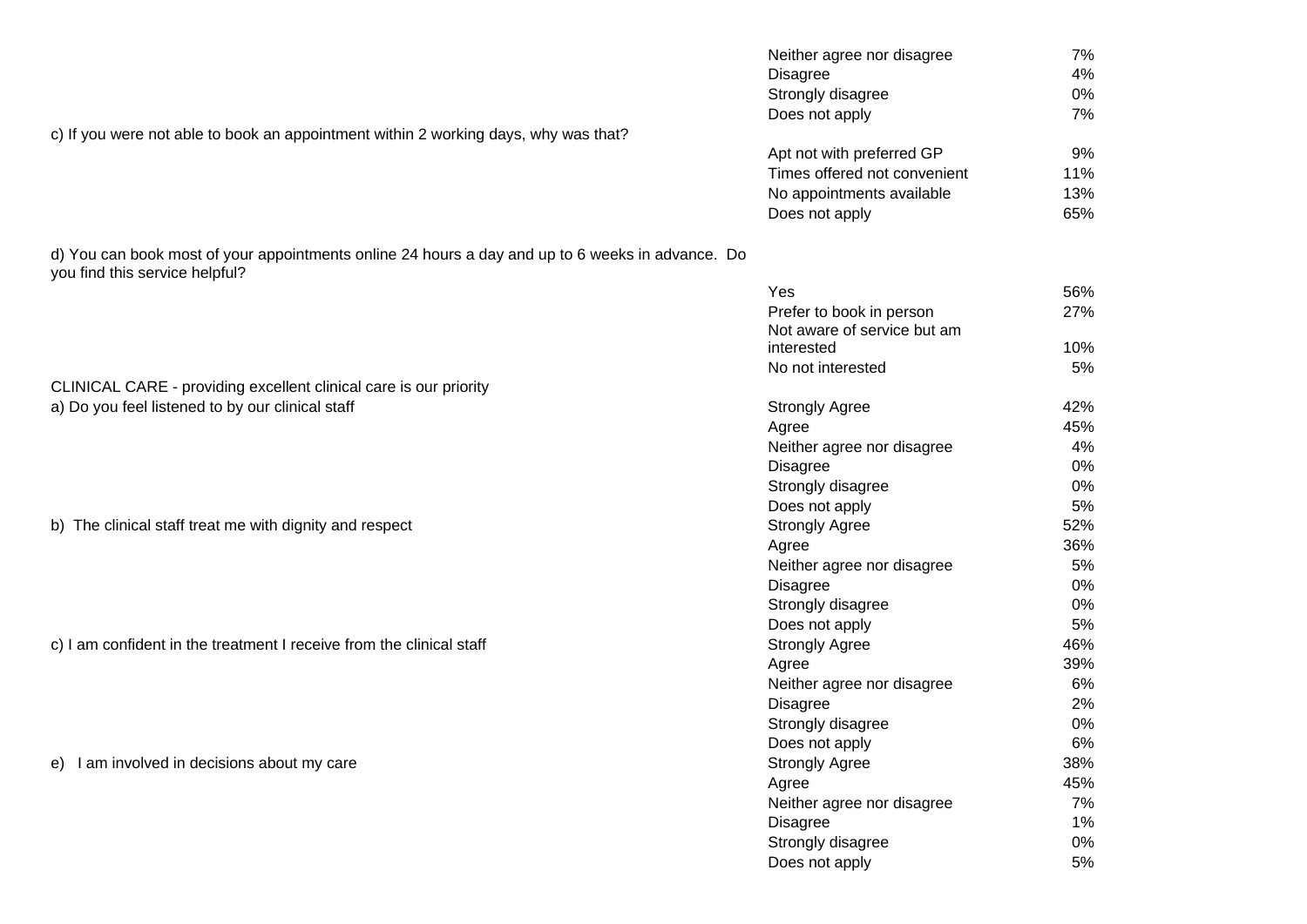| f) I receive an explanation of my problems and any treatment I may need                                                          | <b>Strongly Agree</b>      | 44%  |
|----------------------------------------------------------------------------------------------------------------------------------|----------------------------|------|
|                                                                                                                                  | Aaree                      | 41%  |
|                                                                                                                                  | Neither agree nor disagree | 7% l |
|                                                                                                                                  | Disagree                   | 0%   |
|                                                                                                                                  | Strongly disagree          | 0%   |
|                                                                                                                                  | Does not apply             | 4%   |
| WEBSITE - we have recently updated our website (address given) and are keen to make it as useful<br>and informative as possible, |                            |      |

Where you aware that we had a website?

| Yes but do not tend to use it | 39% |
|-------------------------------|-----|
| No.                           | 16% |
| Yes and find it v useful      | 44% |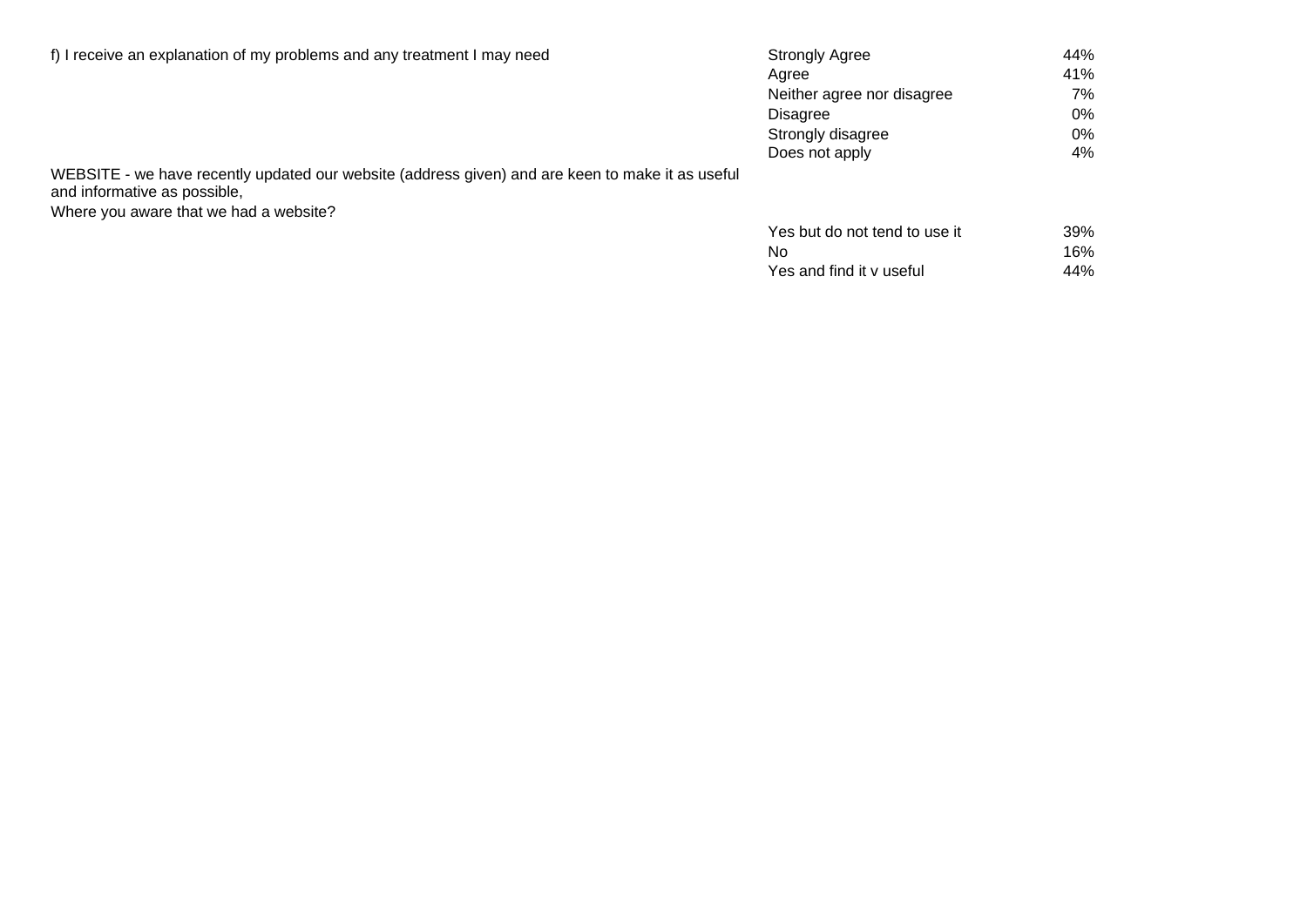### **Appendix 2 Patient Comments arising from survey**

- 1. I have been a patient since 1981. I have always been very happy with everything to do with the practice and would not wish to leave it. I have nothing but the highest praise for all involved.
- 2. Would like more evening physio appointments available. –Thank you
- 3. The waiting time when you arrive for an appt is generally good. I come from Kent and am impressed in comparison.
- 4. Very friendly Nurses
- 5. Is it possible to increase the number of male doctors?
- 6. I believe every patient has a good experience as I do.
- 7. Thanks for your good service
- 8. Thank you. I have always had excellent care from this Practice
- 9. Always provides excellent service- long may it continue
- 10. I feel we receive very peronsal care here and all the staff I have contact with are very helpful and supportive. Thank you – from what I hear from friends this is exceptional as a practice.
- 11. More information could be put on the website about different blood tests. The facebook page is also useful.
- 12. It would be appreciated if there was a No mobile phones in the waiting room rule. When you are unwell, you don't need people chattering about their social life
- 13. Excellent Surgery Fabulous Doctors, Nurses and other staff. Home Visit service excellent.
- 14. I would like to express my gratitdue to the nurses, who I think do a particuarly great job at the surgery.
- 15. Very Impressed with doctors Rashid and Ahmed who are both friendly and professional.
- 16. I am being looked after by Dr Rosam so is my 8 month old daughter. I always feel helped and advised after leaving. Nurses and Reception staff are kind too. Best surgery I have had living in the UK. Thanks
- 17. The reception staff are exceptionally helpful and friendly. Thank you
- 18. I would like to be able to order mu prescription online on website like I did at my old surgery – easier than email
- 19. Thank you to all An exceptional Practice
- 20. Keep up the good work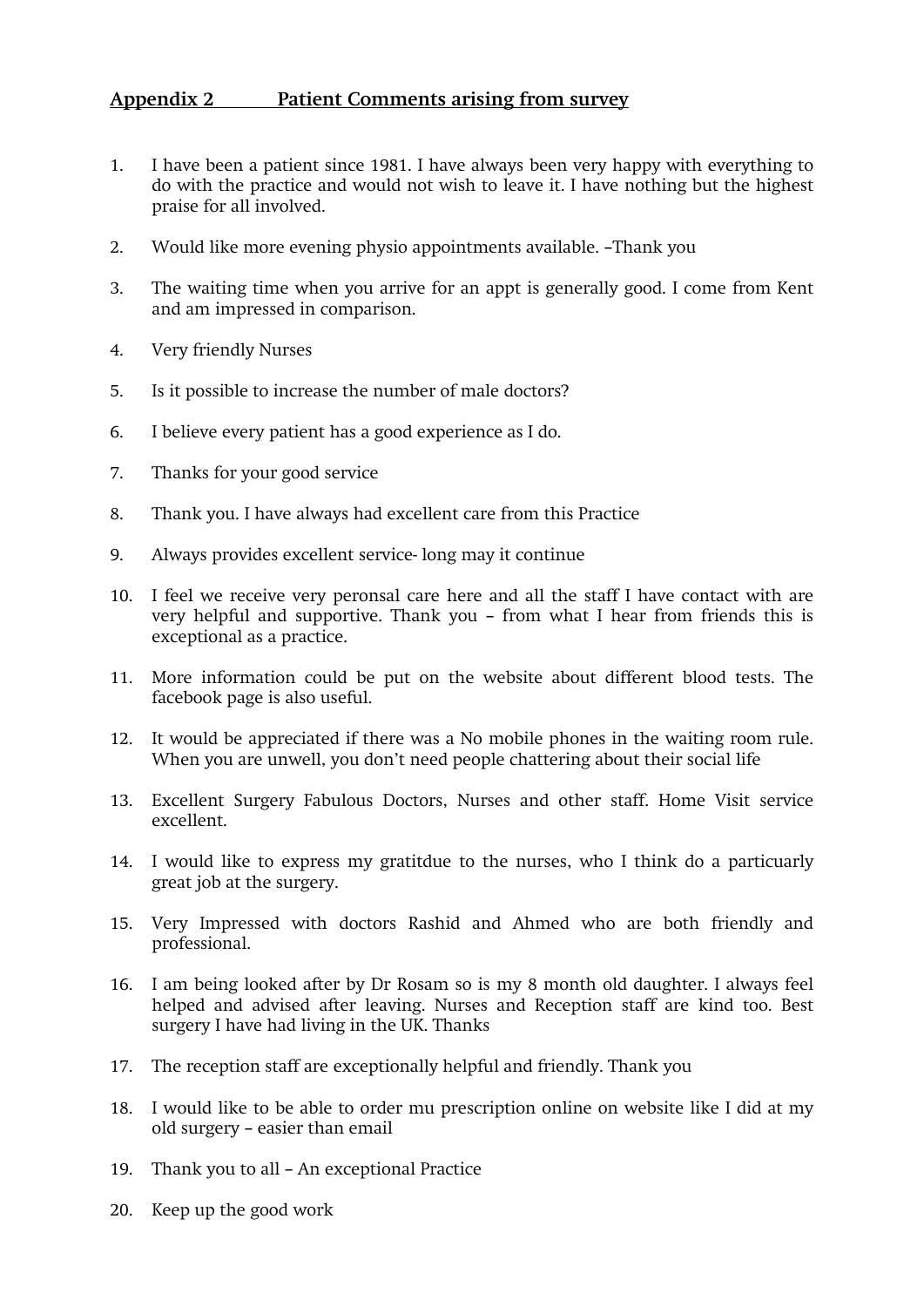- 21. Prefer this practice to previous in Hertfordshire by a considerable amount
- 22. In general staff have been helpful and respectful. Only issues have been with some (not all) reception staff who are short tempered and rude on the phone and in person.
- 23. Dr Kaur was excellent and a lot of the new doctors are a lot more helpful friendly and caring than in previous years.
- 24. I moved to this surgery after receiving poor ttreatment at another surgery. This surgery is a vast improvement. The asthma clinic and nurses in it are helpful and understanding and in general the doctors are the same, although I sometimes feel I am not given all the Information I need.
- 25. I am a very satisfied customer. Thank you
- 26. It would be nice to have water coolers in the patient waiting rooms.
- 27. I am extremely impressed with the good quality service the medical practice continues to provide. The staff highly recommended for their efficiency (both administrative and clinical) My GP Dr Ahmed best In the world & universe.
- 28. All in all you do your best to provide a very good medical facility.
- 29. Dr Rashid has been excellent in my treatment for my long term conditions, but it is sometimes difficult to get an urgent appt with her (if not booked several days in advance)
- 30. We joined the health centre in 1977, have always had excellent care from all staff doctors etc. Since recently the surgery has opened to all and has become very busy, I am glad to say that we can still book apppointments on time, hopefully this will remain so. Many Thanks
- 31. I do wish there was an option in the online booking form that would let you book specific clinics like the flu shot or cervical smear/family planning nurse. I know her name is probably there but I never tend to remember it and make such appointments I have to come in to the clinic to book.
- 32. It would be helpful to be able to book nurses appointments other than blood online – I often have to book at work but am unable to use the phone and have difficulty getting a mobile signal.
- 33. Be able to order prescriptions on surgery website as I did at my old surgery when using email it failed
- 34. Excellent surgery Thank you
- 35. Clinical staff are helpful. Receptionists are very unfriendly. They give the impression that they do not want to be there. They let the Practice down
- 36. I have always found this surgery to be excellent in its care for me. The doctors are always understanding and curteous. I can honesly say that in all my life this practice has provided the best care. Furthermore the doctors have gone that extra mile to help me with any health issues I have had.
- 37. This is an excellent medical practice with lovely staff, both medical and nonmedical. I appreciate all the help and treatment I have received. Many Thanks
- 38. I found the receptionist unnecessarily rude and unhelpful.
- 39. I am registered partially sighted as a result of age-related macular degeneration. I am unable to see optical screens which nowadays call one into the doctor. I feel that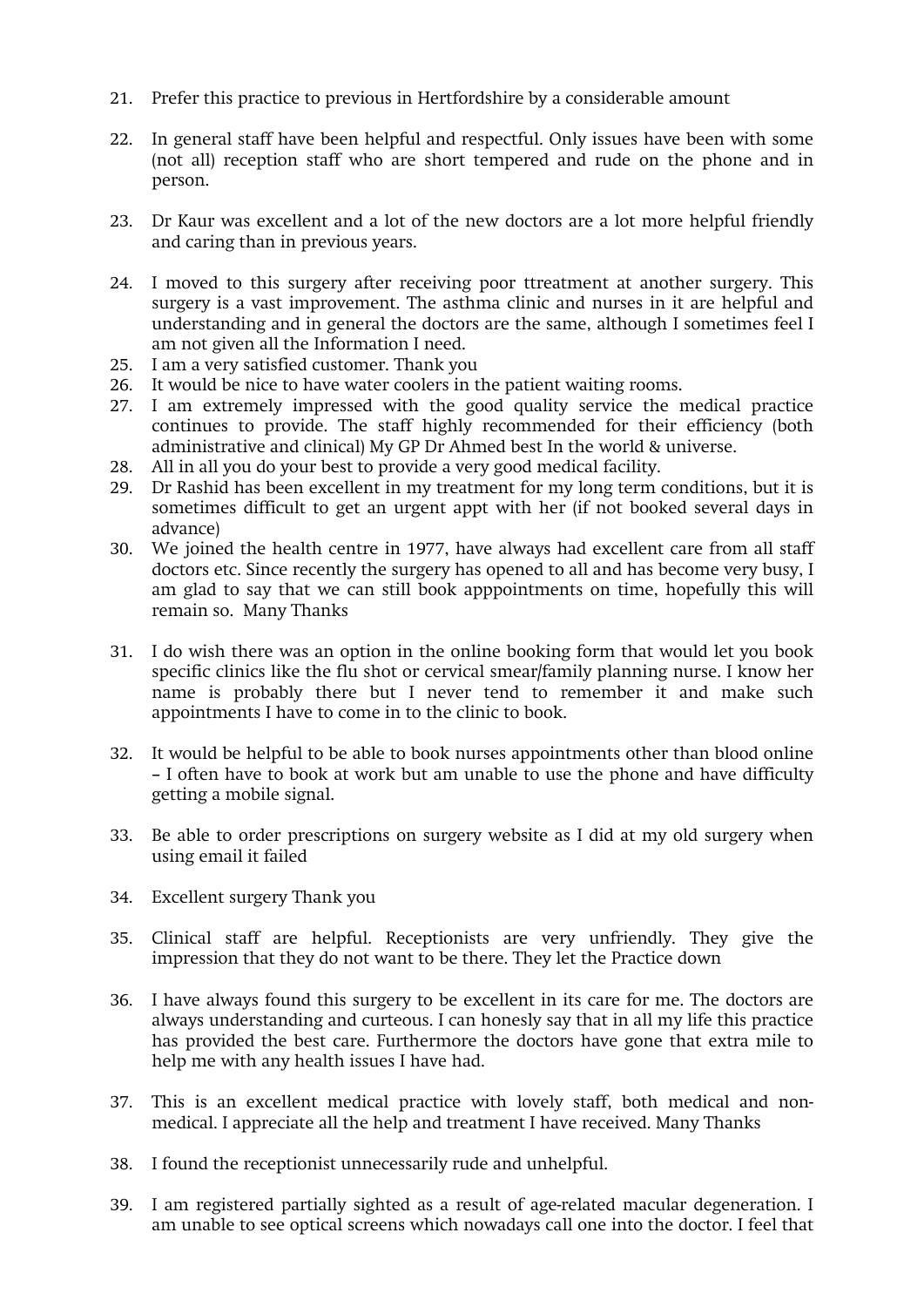I am wasting the doctor's time when I do not respond. Equally, I do not want to waste their time by having to collect me, if indeed they recognise the problem. Perhaps there could be a partial return, for patients who need it to the audible call that used to be in the practice. The problem does not exist with the nurses who in my experience always call patients by voice.